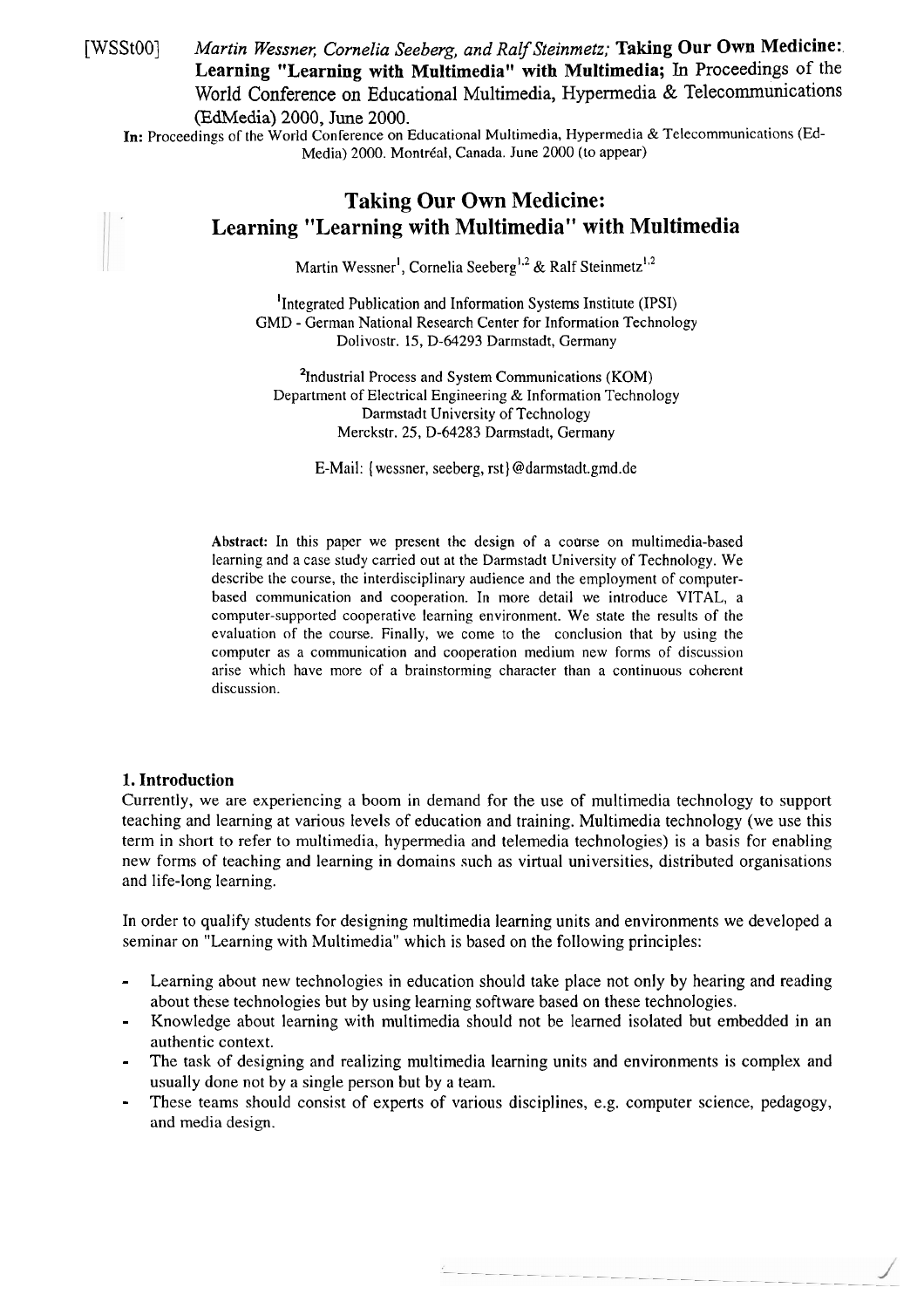The course on "Learning with Multimedia" addresses these principles:

- The course includes lectures about educational technology as well as hands-on learning experiences.<br>The learning software is used to learn about the content of the course - "Learning with
- 
- Multimedia"<br>During a larger part of the course the students work in small groups (2-5 members) on the task of designing a lesson about a specific subtopic of "Learning with Multimedia".
- Students participating in the course should have a background in a related discipline, such as pedagogy, computer science, psychology, or media design.<br>In addition, seminar tutors should (re)present multiple perspectives on the topic, in order to foster
- interdisciplinary work in the teams.

In sum, our goal was to create a harmony between the content of the course and the methods used to deliver it. The ideal course should provide hands-on learning experiences punctuated with short demonstration and discussion sessions. At the end of the course, participants should be able to judge and design multimedia-based instruction.

The remainder of this paper is structured as follows: In the next section we describe the course "Learning with Multimedia". Then we sketch the virtual learning environment VITAL and the ways we used VITAL during the course. In section four we present some results of our evaluation based on interviews and questionnaires.

## **2. Course Description**

The seminar took place in the summer term of 1999 at the Darmstadt University of Technology, Germany, lasting three months and taking two hours per week. The aim of the course is to learn about and discuss the basics of multimedia-based learning. The students are supposed to actively contribute to the seminar. The curriculum comprises the topics of learning with multimedia, web-based learning systems, tele-teaching, computer-supported cooperative learning, learning processes supported by Computers, and new forms of teaching and learning. For this specific course the audience consisted of 15 students, ten with a more technical background (computer science and electrical engineering) and five with a pedagogical background. The lecturers of this course were also interdisciplinary: one with both a computer science and a pedagogical degree and one with a degree in Mathematics and Linguistics. The intention of the lecturers of this course was to teach the topics not only in a theoretical way but to give the students real experiences with these programs etc. The seminar was supposed to integrate the content with the way in which it was taught.

The students were divided into five interdisciplinary teams of three students each. Three of the teams included pedagogic students. These teams had two tasks: They each had to develop a lesson about one of the following topics:

- Hypertext learning system
- $\bullet$ Cooperative learning methods
- Characteristics of geographically distributed learning
- Communication in CSCW (computer-supported cooperative work) 1 CSCL (computer-supported cooperative learning) systems
- Comparison of commercially available CD-ROM learning systems for Mathematics in elementary school
- Visualization with interactive simulations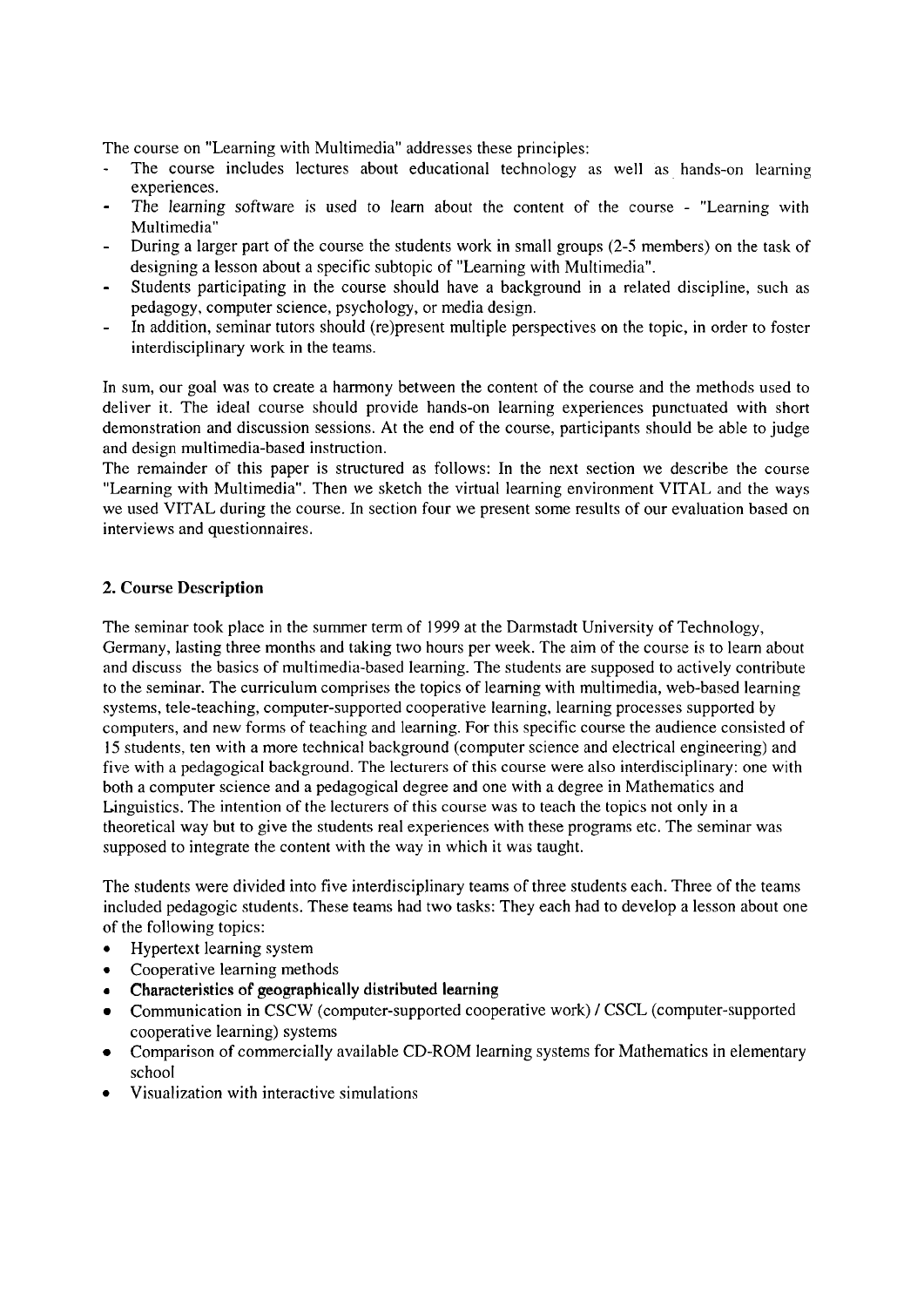The second task was to generate these lessons with computers and to present them as a computer program. To support communication and cooperation both within the teams and within the whole group the students were asked to use the virtual learning environment VITAL which is described below in detail.

(The lecturers were aware of the self referencing: A seminar about multimedia-based learning were the students are supposed to work in a multimedia-based way on producing lessons about multimediabased learning.)

The course started with four group sessions. The students were given an overview about the technical and pedagogical problems concerning multimedia-based leaming, and an introduction to the VITAL system. This period was followed by three weeks of team work. During this time, VITAL served as a blackboard for announcements and references to literature. The students were invited to come to the course room and, if needed, seek for advice from the lecturers, but had to find their own way of working within the groups. After this period, the intermediary results of each team were presented to the other groups. Here, problems concerning information retrieval, using VITAL, finding a common language between the disciplines, selecting the suitable sections to present in a lesson etc. were discussed. After another week of team-work the final presentations were made.

During the period of working in a team, the students had diverse possibilities to communicate. They could meet face-to-face either with or without a lecturer, they could telephone, email, use the chat tool of VITAL, or employ the learning repository provided also by VITAL. Some of the groups communicated nearly exclusively via the computer environment, and some groups used more the traditional means including email.

Also the final presentations were performed differently by the various groups. One team, having used exclusively VITAL all the time, used also VITAL as a presentation tool. Others did not use a Computer for the presentation at all. The team preparing the lesson about learning with hypertext presented their results as hypertext. The discussion about this took place as an asynchronous session within VITAL. For ten days this hypertext system was part of the World Wide Web and each student had to read it and had to take part of the on-line discussion.

## **3. The Virtual Learning Environment VITAL**

The course design included the provision of rich opportunities for the students and the lecturers to communicate and cooperate during the course. In addition to standard communication means such as phone, email and the world-wide web, we used the virtual cooperative leaming environment VITAL (for Virtual Teaching And Learning) developed at GMD-IPSI (Pfister et al. 1998). VITAL aims to support small and medium sized teams of adult learners. Its main objective is to enable users to learn about a large range of topics (i.e., VITAL is domain-independent) by providing a virtual environment and a set of tools that are intuitive to use and conducive to the coordination, communication and cooperation processes that are typical for learning.

In VITAL, all users work with *cooperative hypermedia documents*. They can view documents and create new ones of arbitrary complexity by means of introducing new links. Users live in so-called virtual rooms, which make up the learning world. Virtual rooms provide a metaphor that serves the purpose of supporting orientation and group-awareness in the learning environment. Users who occupy the Same room have the Same view on the presented material, they are aware of each other, can communicate with each other, and they are able to cooperatively manipulate documents. Virtual rooms are especially useful for providing smooth transitions between synchronous and asynchronous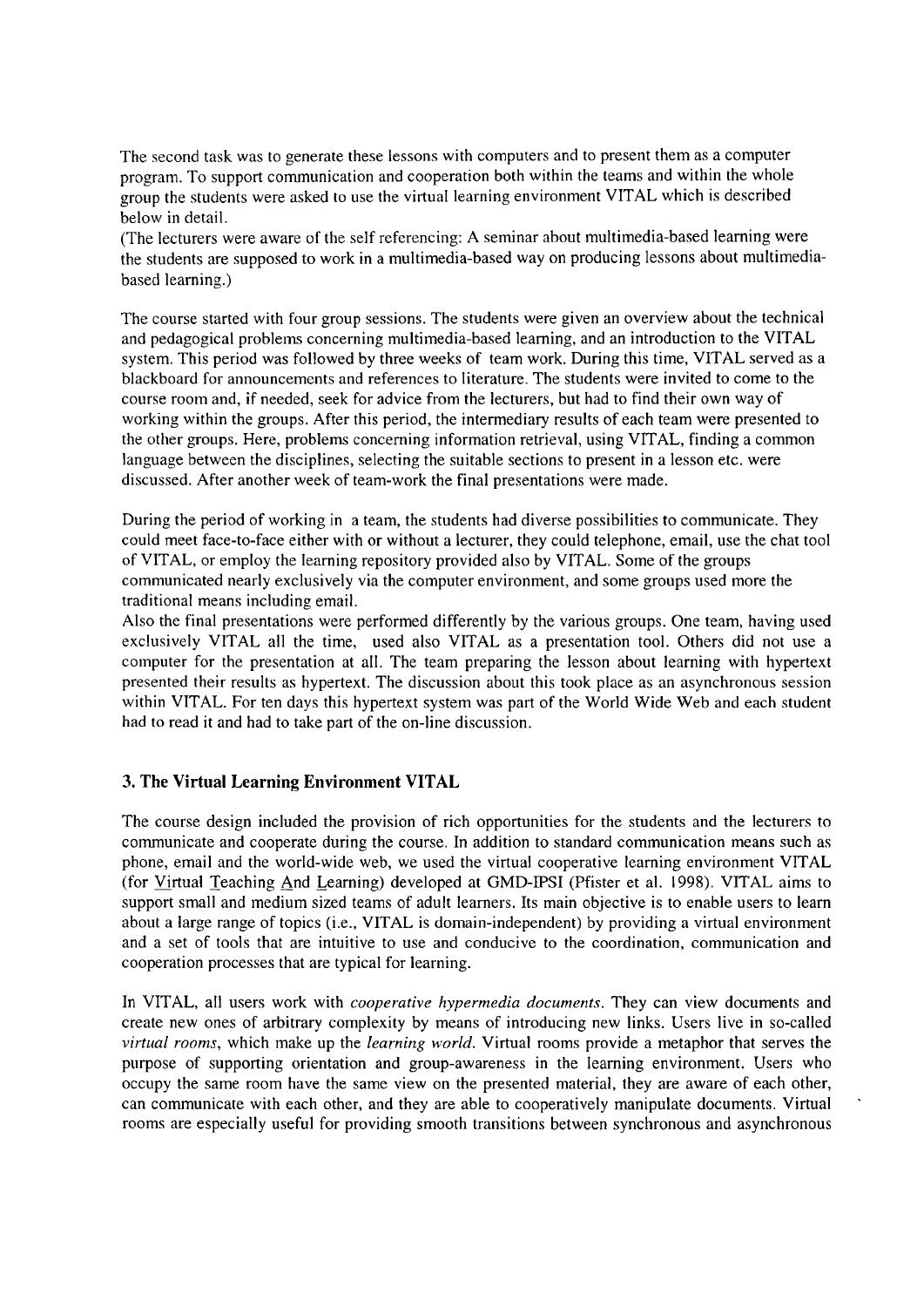modes of learning, since persons in the same room have full group-awareness for synchronous work, but objects (texts, pictures, etc.) remain persistent in a room for later asynchronous work. Figure 1 shows some major components and functions of VITAL.



Figure 1: A VITAL auditorium window, a chat window, and the world browser

As can be seen in Figure 1, most of a virtual room consists of a shared whiteboard, where users can cooperatively view and create hypermedia documents. Group-awareness is supported by showing images of all persons currently in a room, and by using personalized telepointers. Synchronous communication is performed via a chat-tool, or by an audio connection. (The latter was not used in the case study because of technological constraints). Asynchronous communication is performed either by sending emails or by leaving text-messages on the shared whiteboard.

VITAL provides three types of virtual rooms: (i) private homes for individual study, (ii) group rooms for discussion and self-organized cooperative learning, (iii) *auditoriums* for presentation and teacherguided learning. In an auditorium, two roles are distinguished, that of a learner and that of a trainer. The trainer controls the learners' access to the material presented as well as to the cooperation tools.

In the remainder we focus on the following three usage scenarios of VITAL in the course:

Synchronous distributed group work: Students meet in virtual group rooms and communicate via the VITAL chat tool. The chat tool provides only text-based communication. In addition learners can refer to material on the shared

 $\mathbf{r}$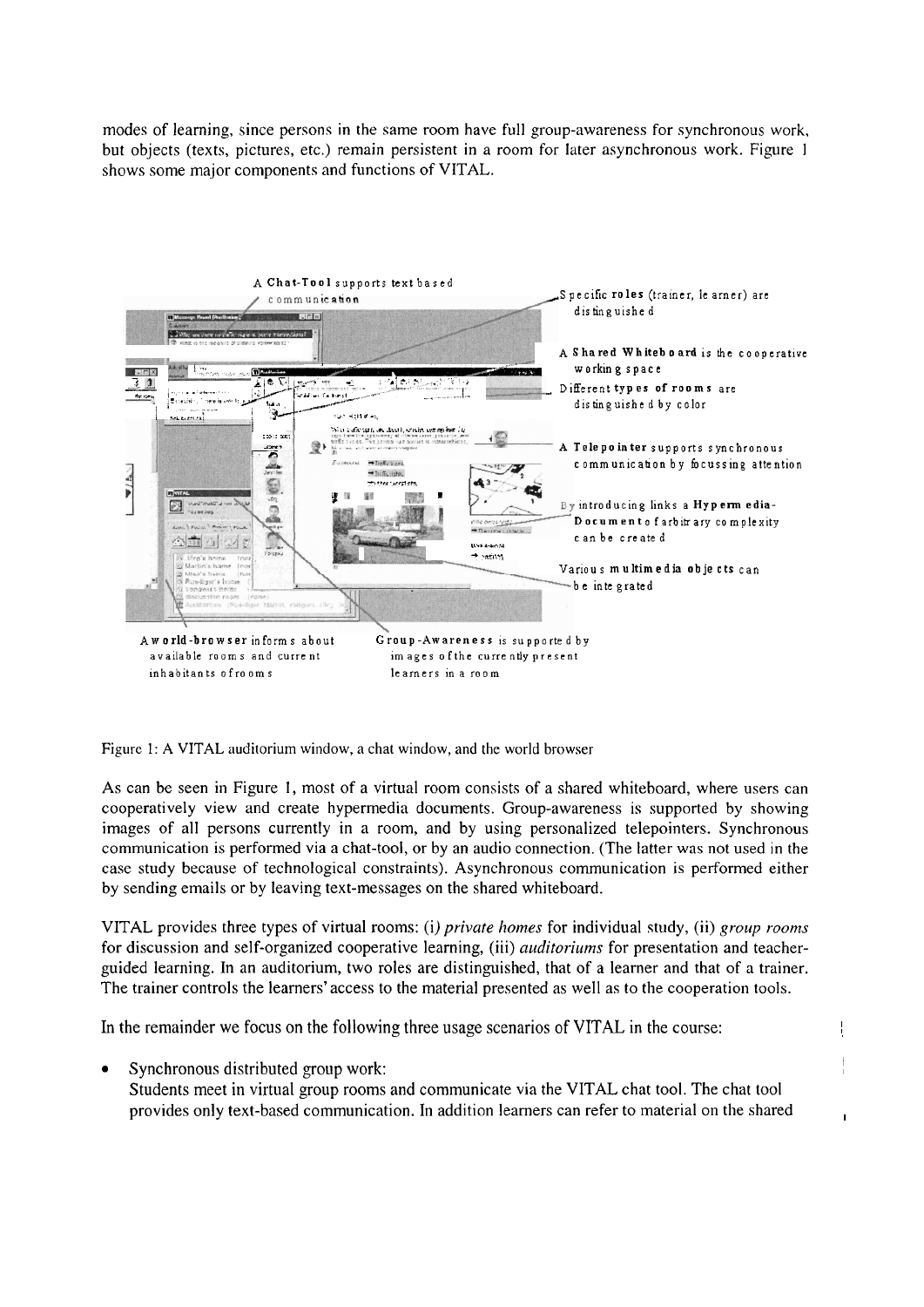whiteboard in the virtual room. The room also provides awareness of the other inhabitants of the room by the way of small pictures for each learner (see Figure 1).

- Asynchronous presentational discussion:  $\bullet$ The students use the learning environment for discussion by sticking their contribution at an arbitrary position on the whiteboard in the virtual group room used for the discussion. Technically students add a link to another hypermedia page. This link can be labeled to express the core idea of the contribution. The referred hypermedia page can contain information in various formats such as text, pictures, and tables.
- Learning repository:

In this scenario VITAL is used as a persistent storage of arbitrary information. Thus, teams can deposit (intermediary) results for their colleagues or the tutors in their group room, the tutors can announce up-to-date information, provide references to the literature, e.g., in an auditorium, and monitor the progress of the group.

## **4. Evaluation**

The evaluation of the course consisted of student interviews at the beginning and at the end of the course, and questionnaires in the middle of and at the end of the course.

An initial interview about their motivation to select this course discovered two main reasons for course selection:

The reason which was given by most of the participants was the interdisciplinary character of the serninar. The participants were curious about learning and working with students from another academic background. The second-most common reason was their interest in learning more about the topic of Computers and learning.

In the middle and at the end of the course questionnaires were used to gather data from the students. The questionnaire consisted of 14 questions concerning the individual work and the team-work, the usage and usefulness of the communication' and cooperation tools as well as of the tools for the realization of the team projects. Another set of questions addressed the satisfaction of the students with their group, the course, and the results of the individual work and the team-work. Due to the small sample size, all quantitative results should be taken as purely descriptive information (no statistical test were performed). Selected results are presented in Figure 2.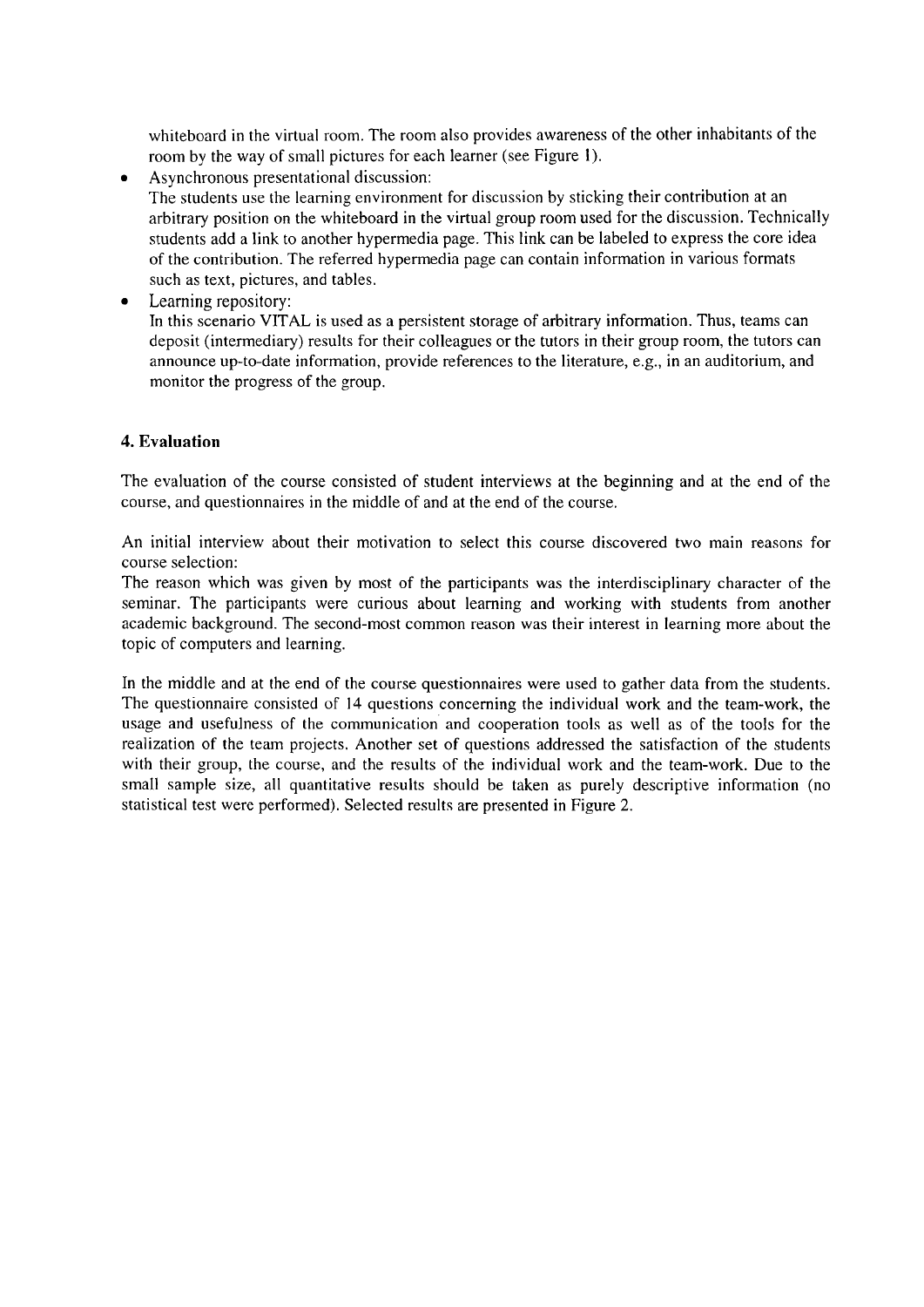

*Figure 2: Selected questionnaire results* 

The general acceptance of the course, the groups and the results was rated as fairly high. With respect to the usage of the tools, results are more mixed. Though students generally had a positive attitude towards the tools a few students had serious technical problems.

In addition to the quantitative questionnaire interviews with the students were conducted. The issues can be grouped in the following way:

- The interdisciplinary constitution of both the complete group and the teams provided some difficulties but very positively effected the methods and the results of the team-work and the course as a whole.
- The sequence and the proportion of sessions with the whole group and periods of team-work was  $\bullet$ perceived differently by various students. A trade-off between the depth and quality of team-work and of the work in the course with the whole group was detected.
- $\bullet$ The computer-supported communication and cooperation was different from earlier experiences of the students.

In the following, we concentrate on the last issue:

The students described their experiences with the computer-based communication and cooperation during the phases of team working. Three kinds of such a communication were used:

- Synchronous distributed group work: Two groups never used this possibility. One team used it quite a lot for social chat but not for issues concerning the course. Two groups communicated via the chat tool occasionally. Both complained that it is laborious not only to type everything instead of just speaking, but to have to make explicit that which in a face-to-face discussion is expressed by mime or gestures. There was also a problem of sequencing since there were three students in each team and it was not always clear who answered whom. Nevertheless, the students judged this kind of communication of high value, when used for organizational matters.
- Asynchronous presentational discussion: Many of the students were disappointed by the standard of the discussion. Whereas they liked the fact that each student and both of the two lecturers